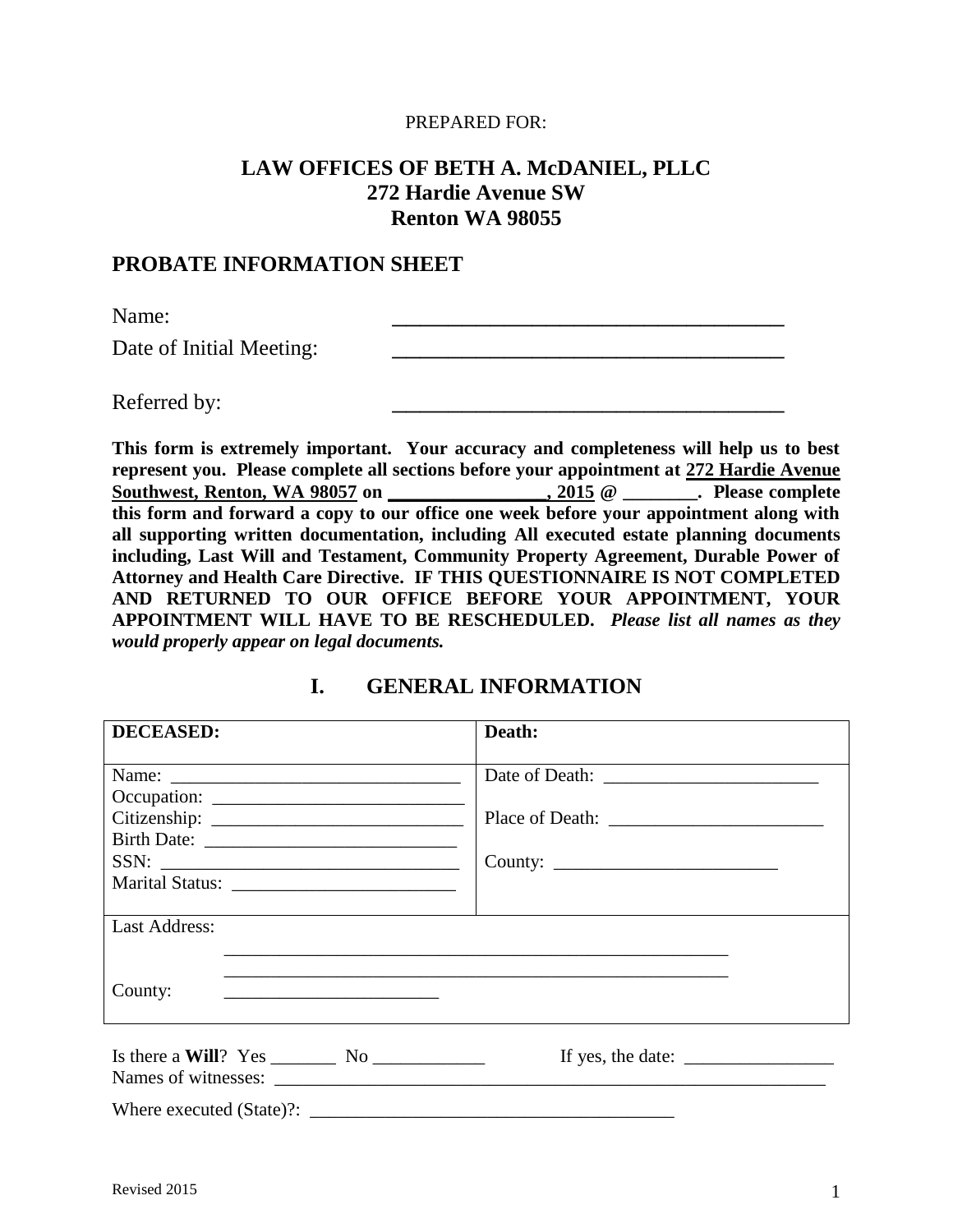|                                                                                                                                                                                                                                                                                                                                           |                             | If yes, the date(s): $\frac{ }{ }$ |
|-------------------------------------------------------------------------------------------------------------------------------------------------------------------------------------------------------------------------------------------------------------------------------------------------------------------------------------------|-----------------------------|------------------------------------|
|                                                                                                                                                                                                                                                                                                                                           |                             |                                    |
|                                                                                                                                                                                                                                                                                                                                           |                             |                                    |
| Is there a Trust? $Yes \_$ No $\_$                                                                                                                                                                                                                                                                                                        |                             |                                    |
| Is there a <b>Community Property Agreement</b> (if appropriate)? Yes ________ No ________                                                                                                                                                                                                                                                 |                             |                                    |
| <b>Personal Representative/Administrator:</b>                                                                                                                                                                                                                                                                                             | <b>Contact Information:</b> |                                    |
| SSN:                                                                                                                                                                                                                                                                                                                                      |                             |                                    |
| Address where you reside:<br>County:<br><u> 1989 - Johann John Harry Harry Harry Harry Harry Harry Harry Harry Harry Harry Harry Harry Harry Harry Harry H</u>                                                                                                                                                                            |                             |                                    |
| Mailing Address, if different:                                                                                                                                                                                                                                                                                                            |                             |                                    |
| If Personal Representative/Administrator resides out of state, would you consent to Beth A.<br>McDaniel as agent for service of process? Yes ________ No _______<br>Has the Personal Representative/Administrator ever been convicted of a crime?<br>$Yes \_\_\_\_\_$ No $\_\_\_\_\$ . If yes, please explain. $\_\_\_\_\_\_\_\_\_\_\_\_$ |                             |                                    |
|                                                                                                                                                                                                                                                                                                                                           |                             |                                    |

Has the Personal Representative/Administrator ever declared bankruptcy?  $Yes \_\_\_\_\_\_\_\_\_\_\_\.\$  No  $\_\_\_\_\_\.\$  If yes, please give date(s), type of bankruptcy.  $\_\_\_\_\_\_\_\_\_\_\_\_\_\_\_\_\_\_\_\_\_\_$ \_\_\_\_\_\_\_\_\_\_\_\_\_\_\_\_\_\_\_\_\_\_\_\_\_\_\_\_\_\_\_\_\_\_\_\_\_\_\_\_\_\_\_\_\_\_\_\_\_\_\_\_\_\_\_\_\_\_\_\_\_\_\_\_\_\_\_\_\_\_\_\_\_\_\_\_\_

\_\_\_\_\_\_\_\_\_\_\_\_\_\_\_\_\_\_\_\_\_\_\_\_\_\_\_\_\_\_\_\_\_\_\_\_\_\_\_\_\_\_\_\_\_\_\_\_\_\_\_\_\_\_\_\_\_\_\_\_\_\_\_\_\_\_\_\_\_\_\_\_\_\_\_\_\_

\_\_\_\_\_\_\_\_\_\_\_\_\_\_\_\_\_\_\_\_\_\_\_\_\_\_\_\_\_\_\_\_\_\_\_\_\_\_\_\_\_\_\_\_\_\_\_\_\_\_\_\_\_\_\_\_\_\_\_\_\_\_\_\_\_\_\_\_\_\_\_\_\_\_\_\_\_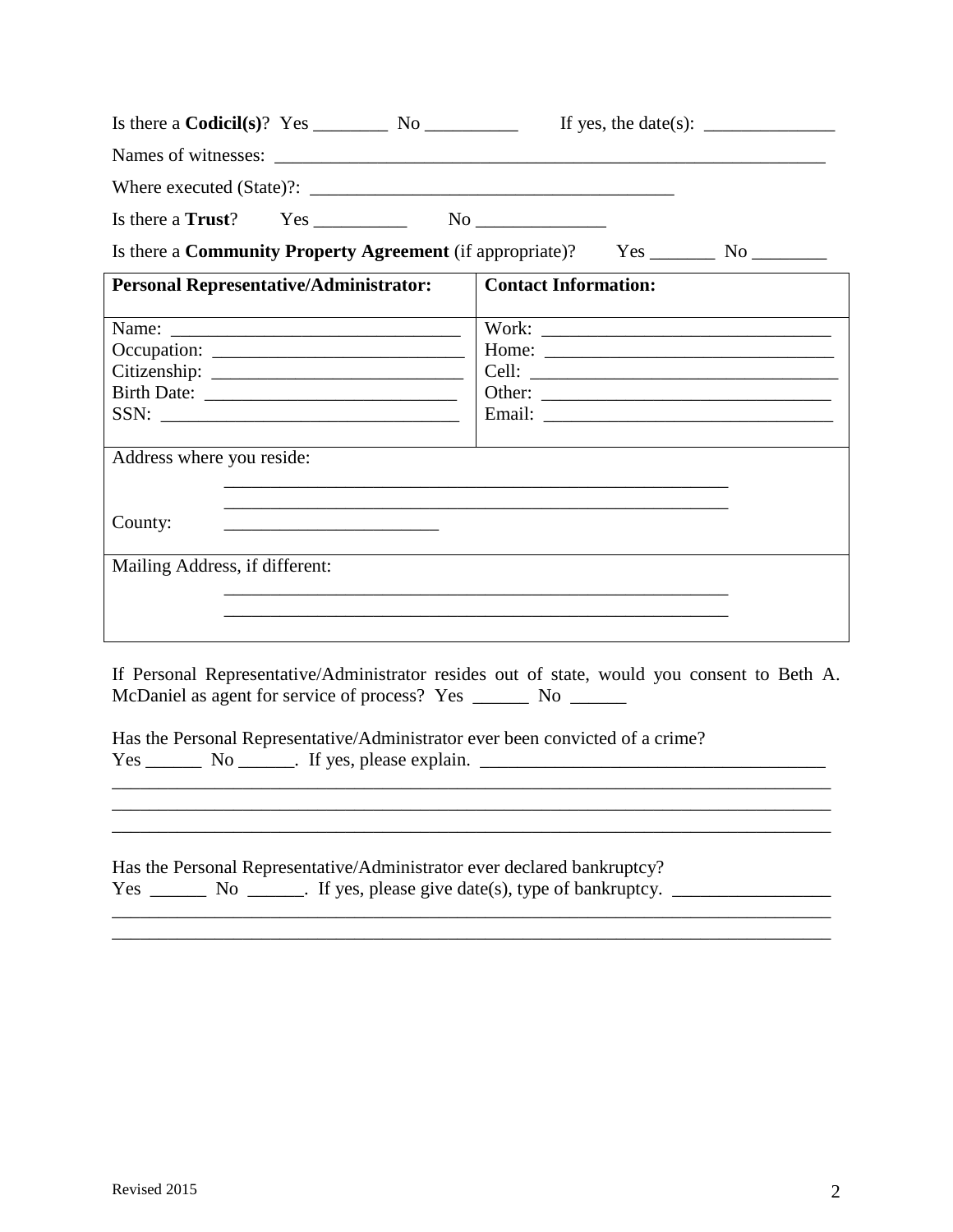| Heirs, Devisees, Legatees (please attach additional pages, if necessary): |      |              |
|---------------------------------------------------------------------------|------|--------------|
| 1. Legal Name, Address and Telephone Numbers:                             | Age: | Relationship |
|                                                                           |      |              |
|                                                                           |      |              |
|                                                                           |      |              |
|                                                                           |      |              |
|                                                                           |      |              |
| Legal Name of Spouse: _                                                   |      |              |
| Legal Names of Children:                                                  |      |              |
|                                                                           |      |              |

| 2. Legal Name, Address and Telephone Numbers: | Age: | Relationship |
|-----------------------------------------------|------|--------------|
|                                               |      |              |
|                                               |      |              |
|                                               |      |              |
|                                               |      |              |
|                                               |      |              |
|                                               |      |              |
| Legal Name of Spouse: __                      |      |              |
| Legal Names of Children: __                   |      |              |
|                                               |      |              |

| 3. Legal Name, Address and Telephone Numbers: | Age: | Relationship |
|-----------------------------------------------|------|--------------|
|                                               |      |              |
|                                               |      |              |
|                                               |      |              |
|                                               |      |              |
|                                               |      |              |
|                                               |      |              |
| Legal Name of Spouse: _                       |      |              |
| Legal Names of Children:                      |      |              |
|                                               |      |              |

| 4. Legal Name, Address and Telephone Numbers: | Age: | Relationship |
|-----------------------------------------------|------|--------------|
|                                               |      |              |
|                                               |      |              |
|                                               |      |              |
|                                               |      |              |
|                                               |      |              |
|                                               |      |              |
|                                               |      |              |
| Legal Names of Children:                      |      |              |
|                                               |      |              |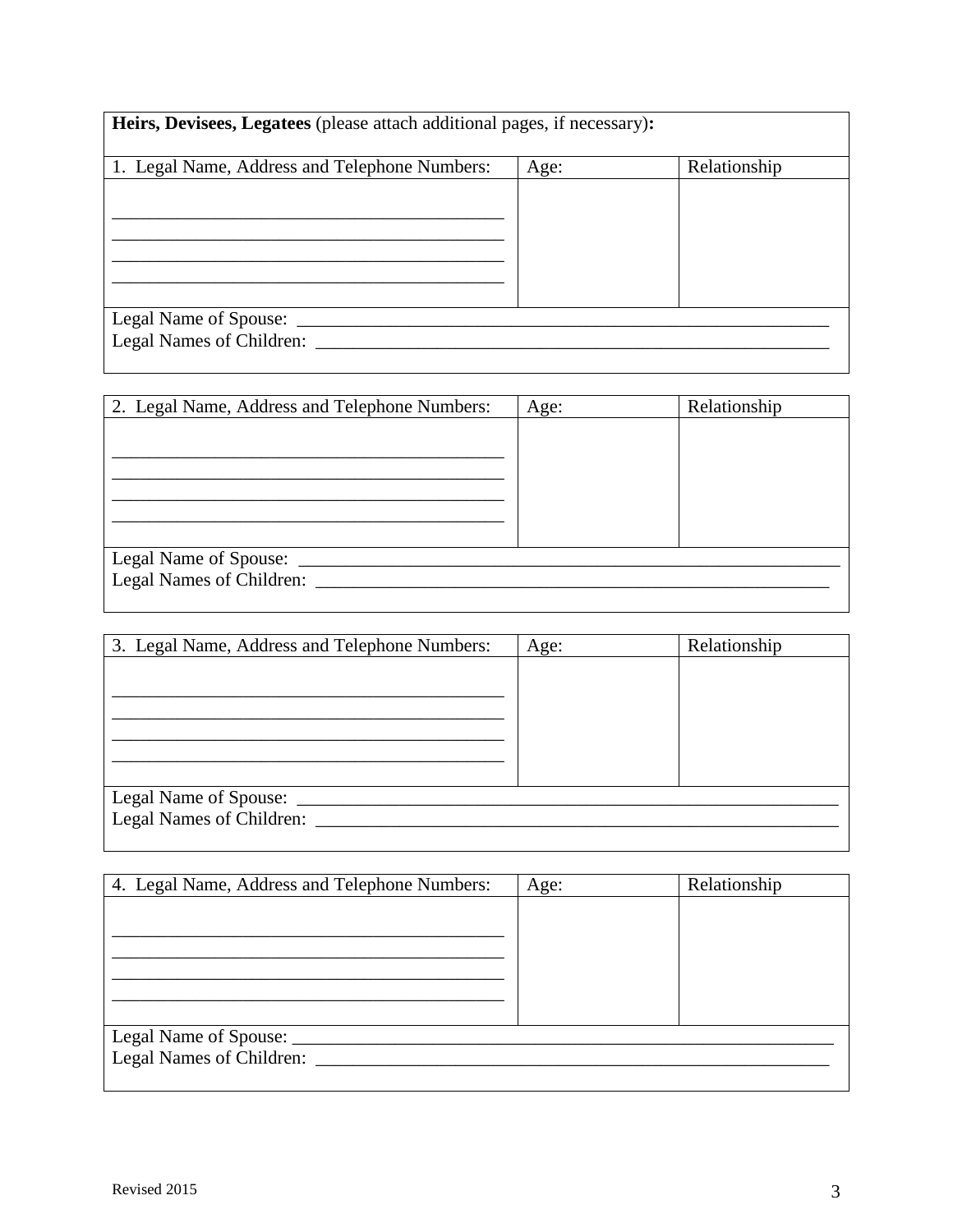| Will/Codicil: | Name, Address and Telephone Number and Contact name of Organization(s) named in the |
|---------------|-------------------------------------------------------------------------------------|
|               |                                                                                     |

| $\sim$ |
|--------|
|        |
|        |
|        |

| <b>Important Contacts (including children excluded from Will/Codicil):</b> |  |  |
|----------------------------------------------------------------------------|--|--|
|                                                                            |  |  |
|                                                                            |  |  |
|                                                                            |  |  |

## **II. ASSETS** (Please attach additional sheets as needed.)

#### **Real Property:**

Secure a copy of the legal description (last Deed) and the tax parcel number (property tax statement).

| Address: | Name of mortgage company, its contact<br>information, and outstanding balance<br>owed: |
|----------|----------------------------------------------------------------------------------------|
|          |                                                                                        |

| - |  |
|---|--|
|   |  |
|   |  |

| ັ |  |
|---|--|
|   |  |
|   |  |

\_\_\_\_\_\_\_\_\_\_\_\_\_\_\_\_\_\_\_\_\_\_\_\_\_\_\_\_\_\_\_\_\_\_\_\_\_\_\_\_\_\_\_\_\_\_\_\_\_\_\_\_\_\_\_\_\_\_\_\_\_\_\_\_\_\_\_\_\_\_\_\_\_\_\_\_\_\_

Are there currently any residents in any of the above? If yes, explain. \_\_\_\_\_\_\_\_\_\_\_\_\_\_\_\_\_\_\_\_\_

## **Stocks and Bonds:**

Secure copies of account statements or securities.

| Cash Value per share and<br>number of shares: |  |  |
|-----------------------------------------------|--|--|
| Cash Value per share and<br>number of shares: |  |  |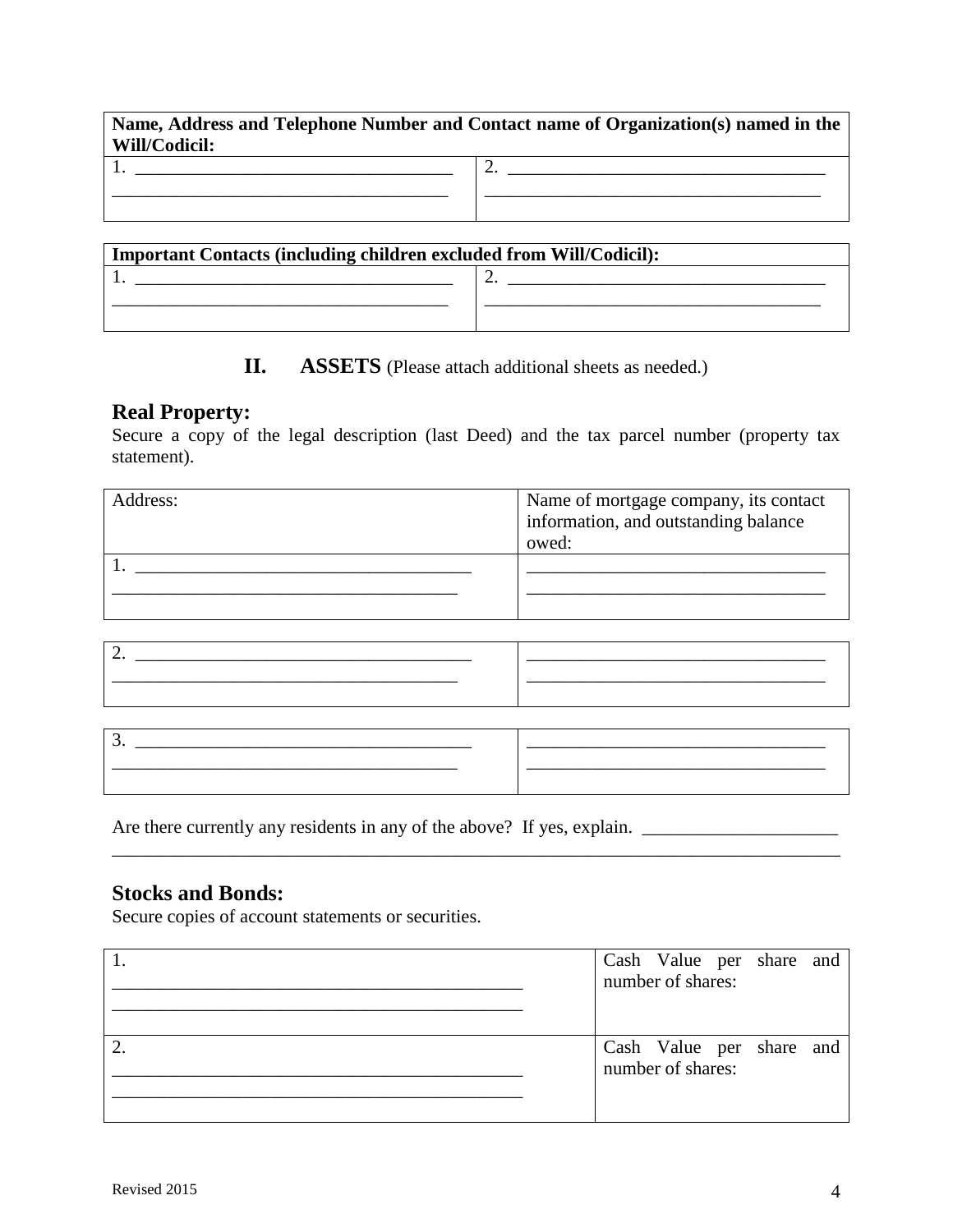| 3 | Cash Value per share and<br>number of shares: |  |  |
|---|-----------------------------------------------|--|--|
|   | Cash Value per share and<br>number of shares: |  |  |

## **Bank Accounts and Cash:**

Secure copies of account statements for the month before the death and the month after the death.

| 1. | Amount in account at death: |
|----|-----------------------------|
| 2. | Amount in account at death: |
| 3. | Amount in account at death: |
| 4. | Amount in account at death: |

## **Household goods and Personal Effects:**

Fair Market Value of household goods:

Any items over \$10,000.00 in value that should be appraised? \_\_\_\_\_\_\_\_\_\_\_\_\_\_\_\_\_\_\_\_\_\_\_\_\_\_\_

# **All Other Personal Property:**

| <b>Automobiles:</b>                             | Boats, mobile home, airplane,<br>etc. |
|-------------------------------------------------|---------------------------------------|
| (Make and Kelley Blue Book value)               | (Include Make and Fair Market value): |
| Note: Secure copies of titles or registrations. |                                       |
|                                                 |                                       |
|                                                 |                                       |
|                                                 |                                       |

\_\_\_\_\_\_\_\_\_\_\_\_\_\_\_\_\_\_\_\_\_\_\_\_\_\_\_\_\_\_\_\_\_\_\_\_\_\_\_\_\_\_\_\_\_\_\_\_\_\_\_\_\_\_\_\_\_\_\_\_\_\_\_\_\_\_\_\_\_\_\_\_\_\_\_\_\_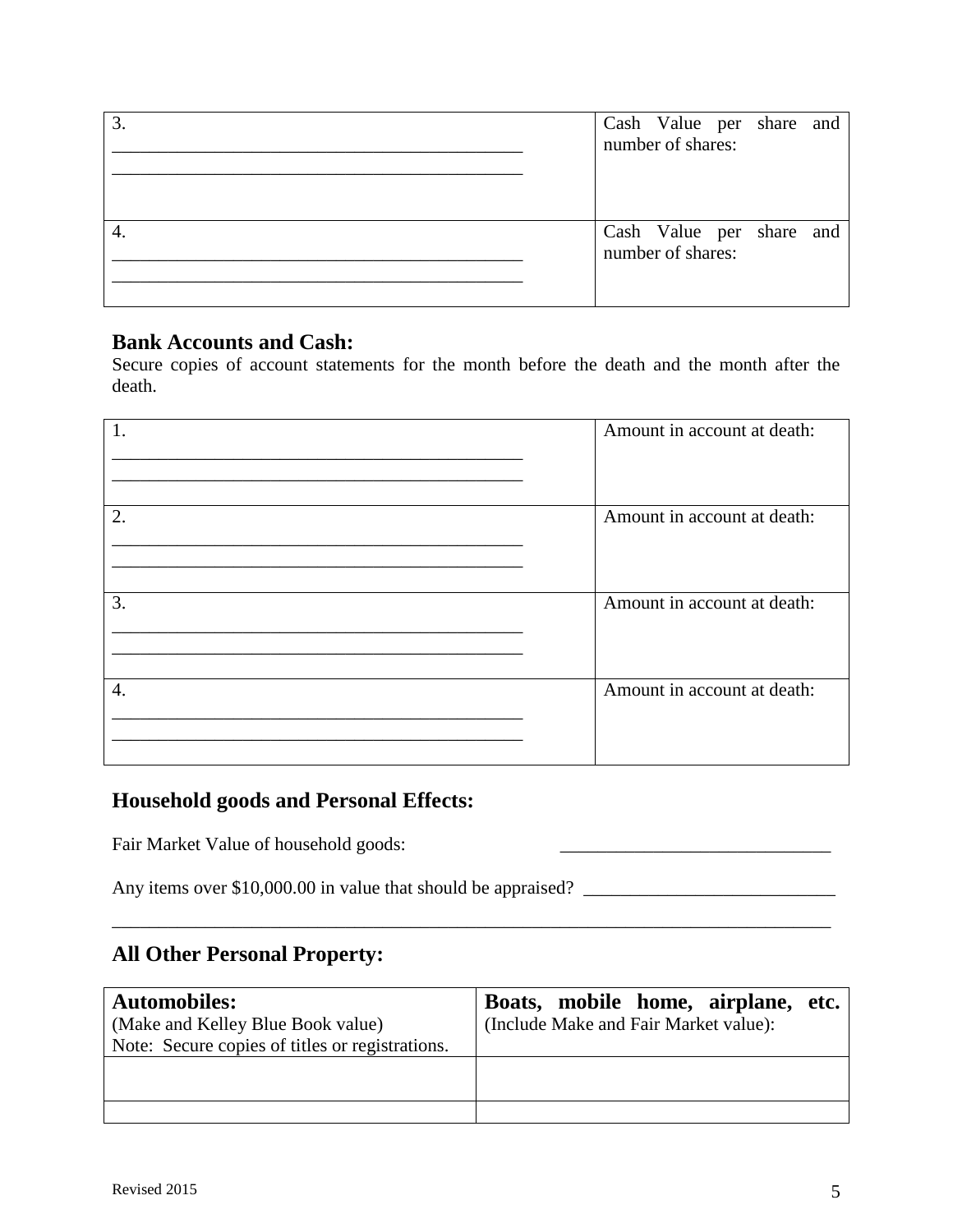# **Life Insurance and Annuities:**

| If the policies are available, please provide copies. | <b>Face Amount</b> |
|-------------------------------------------------------|--------------------|
| Company and contact information:                      |                    |
|                                                       |                    |
| Policy Number:                                        |                    |
|                                                       |                    |
| Beneficiary:                                          |                    |
|                                                       |                    |
| Company and contact information:                      |                    |
|                                                       |                    |
| Policy Number:                                        |                    |
| Beneficiary:                                          |                    |
|                                                       |                    |
| Company and contact information:                      |                    |
|                                                       |                    |
| Policy Number:                                        |                    |
|                                                       |                    |
| Beneficiary:                                          |                    |
|                                                       |                    |

# **Qualified Plans (401k, §403b, IRAs, Pension Plans, etc.:**

| Secure copies of statements. | Amount |
|------------------------------|--------|
|                              |        |
|                              |        |
|                              |        |
|                              |        |
|                              |        |
|                              |        |
|                              |        |
|                              |        |
|                              |        |
|                              |        |
|                              |        |
|                              |        |

If summary plan descriptions and/or beneficiary designations are available, please provide copies.

# **Death Benefits through Employment:** Amount

|  | $\overline{O}$ and $\overline{O}$ and $\overline{O}$ and $\overline{O}$ and $\overline{O}$ and $\overline{O}$ and $\overline{O}$ and $\overline{O}$ and $\overline{O}$ and $\overline{O}$ and $\overline{O}$ and $\overline{O}$ and $\overline{O}$ and $\overline{O}$ and $\overline{O}$ and $\overline{O}$ and $\overline{O}$ and |  |
|--|------------------------------------------------------------------------------------------------------------------------------------------------------------------------------------------------------------------------------------------------------------------------------------------------------------------------------------|--|
|  |                                                                                                                                                                                                                                                                                                                                    |  |
|  |                                                                                                                                                                                                                                                                                                                                    |  |
|  |                                                                                                                                                                                                                                                                                                                                    |  |
|  |                                                                                                                                                                                                                                                                                                                                    |  |
|  |                                                                                                                                                                                                                                                                                                                                    |  |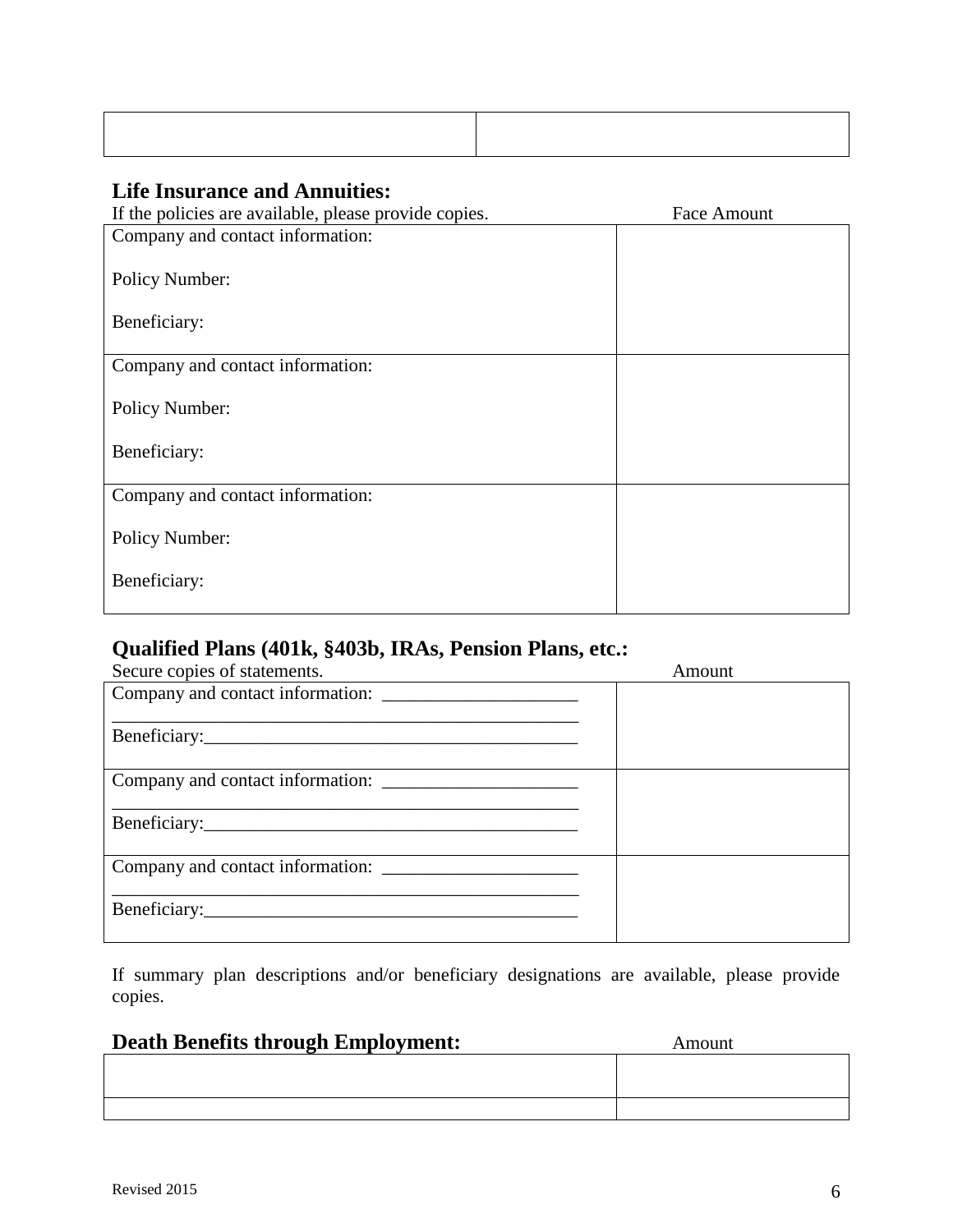| <b>Accounts Receivable:</b> | Amount |
|-----------------------------|--------|
|                             |        |
|                             |        |
|                             |        |
|                             |        |

#### **Assets that included payable on death provisions:**

Please include type of asset, company holding asset, cash value, and the names of whomever it is made payable to.

#### **Other Assets not listed above:**

#### **Debts of Decedent:**

Please include debt amounts owing at date of death (including any active lawsuits in which the decedent was a defendant):  $\top$  $\overline{1}$ 

|                                                                    |  | Did the decedent have any claims in existence against any other person? |  |
|--------------------------------------------------------------------|--|-------------------------------------------------------------------------|--|
|                                                                    |  |                                                                         |  |
| If so, describe: $\sqrt{\frac{1}{2} \sum_{i=1}^{n} (x_i - x_i)^2}$ |  |                                                                         |  |